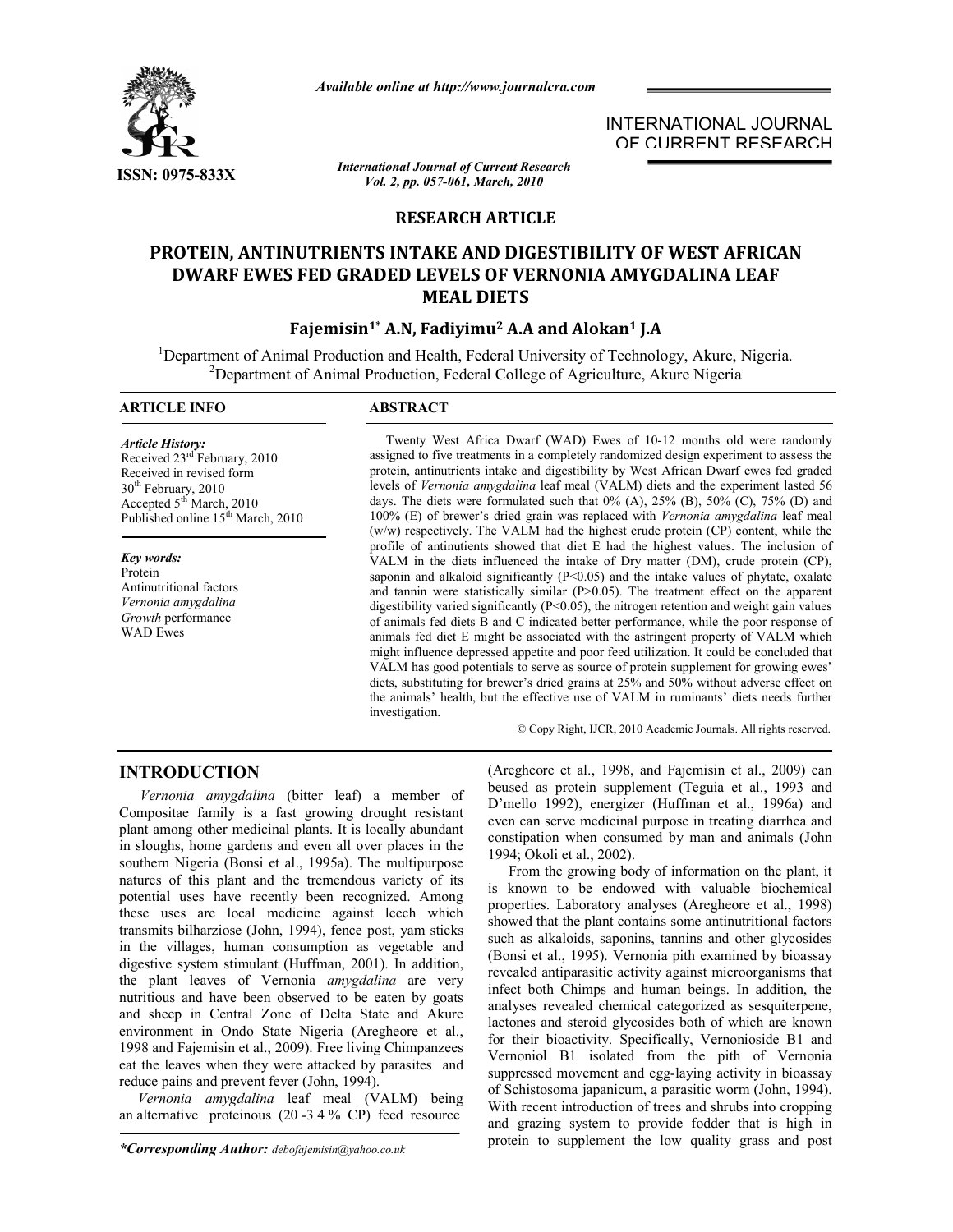harvest crop residues, it is conceivable that *Vernonia amygdalina* could play a valuable role in ruminant feeding system.

This study was therefore conducted to assess the protein, antinutritients intake and digestibility of West African Dwarf ewes fed graded levels of *Vernonia amygdalina* leaf meal diets.

## **MATERIALS AND METHODS**

### **Experimental site**

 The experiment was conducted at the small ruminant unit of Teaching and Research Farm of the Federal University of Technology Akure, Ondo State, Nigeria. The experimental site within the rainforest zone of Nigeria, located on latitude  $07^{\circ}$  17N, longitude  $05^{\circ}$  18E with elevation of 350m above sea level. The main mean annual rainfall and temperature are about 1200mm and  $25^{\circ}$ C (min. 19 $^{\circ}$ C and max. 34 $^{\circ}$ C) respectively.

### **Materials collection and diets preparation**

 The *V. amygdalina* leaves were harvested within the environment of The Federal University of Technology, Akure, Nigeria. Air-dried for six days and sun-dried for one additional day to ensure perfect drying, milled and packed in jute bags until required for use. The cassava starch residue was collected fraeh and sundried for five days at Matna Foods Limited in Ogbese, Ondo State, Nigeria and transported to the experimental site for use. Bone meal, brewer's dried grain, palm kernel cake, salt and vitamins premix were purchased at Adedom Feedmill Limited, Akure. Five diets were formulated using the above listed ingredients such that brewer's dried grain was replace with *Vernonia amygdalina* (w/w) at levels 0% (diet A), 25% ( diet B), 50% (diet C), 75% (diet D) and 100% (diet E) respectively (Table 1).

#### **Experimental layout**

 Twenty (20) West African Dwarf ewes with average live weight of  $13.65 \pm 3.50$ kg and  $10-12$  months old were selected from the sheep flock of Teaching and Research Farm of Federal University of Technology, Akure Ondo State, Nigeria and treated against external and internal parasites with diasuntol® solution and bendamizole® bolus respectively.

 The animals were randomly distributed into five treatment groups (two males and two females per group) using the completely randomized experimental design. The experiment lasted for fifty-six days during which the animals were allowed to adapt to both their individual pens and feed for a period of fourteen days before the commencement of data collection. During the experimental period, diets and fresh clean water were offered *ad libitum* at 8.00hr every morning. Feed left unconsumed was weighed and discarded.

 Voluntary intake was estimated as the difference between daily feed offered and orts. The animals were weighed weekly to determine changes in liveweight. The last fourteen days of the experimental period was used for digestibility trial during which the animals were kept in the individual metabolism cages. The first seven days of digestibility trial was allowed for adjustment to the environment followed by seven days of total faecal and urine collection.

# **Laboratory and Statistical analysis**

 Samples of experimental diets, *Vernonia amygdalina* leaf meal, faeces and urine were analyzed for dietary nutrients and antinutritional factors according to AOAC (2000). The data collected were subjected to one-way analysis of variance (SAS, 1999). Where significance differences were found, the means were compared using Duncan's New Multiple Range Test (Duncan, 1955).

**RESULTS AND DISCUSSION** The proximate composition and the antinutrients of the VALM and experimental diets is presented in Table 2. The dry matter (DM) values varied with from 72.09 (diet D) to 86.88% (VALM), crude protein (CP) values of the experimental diets were low compare with the CP content of VALM. The observed CP value was 22.10% and compare favourably with value reported by Bonsi et al. (1995b) and Okoli et al. (2003).

 The crude fibre (CF) content of VALM is low when compared with that of tropical grass species which may be as high as 45 to 50% at more matured stages of growth (Uwechue, 1990). The tannin content of VALM obtained in this study is higher than the values (0.20% and 0.38%) reported by Aregheore et al. (1998) and Okoli et al. (2003) respectively. The variation might be due to stage of maturity and seasonal effect, since the content of tannin in plants varies directly with stage of maturity (Okoli et al., 2003). Phytate values of the experimental diets and VALM varied between 0.30 and 1.98%. The VALM had the highest value, which compare favourably with the value reported by Okoli et al, (2003).

Table 3 presents the summary of dry matter (DM), crude protein (CP) and antinutrients intake. The inclusion of VALM in the diets influenced the nutrients intake significantly  $(P<0.05)$ , the low intake values of DM and CP by the animals fed diet E in this study might be the consequence of VALM's astringent taste (bitter taste) and the presence of secondary compounds such as saponin, alkaloid and tannin (Cook and Kyriazakis, 2001). However, the DM intake values varied significantly (P<0.05) from 266.35 (diet E) to 455.61g/day (diet C). The DM values expressed as percentage of the animal's bodyweight (2.85%) compare favourably with the recommended value of ARC (1985).

The values of tannin intake were similar  $(P>0.05)$ , varied between 2.19 (diet A) and 2.79g/day (diet E) and the observed values increased with the inclusion levels of VALM. Although, the values were low compare with beneficial value of 35g/day of condensed tannin recommended by Athanasiadou et al, (2005) when sole bioactive forage was fed to sheep.The dietary treatment effects on phytate and oxalate intake were statistically similar  $(P>0.05)$ , but the values increased numerically with inclusion of VALM in the diets.

Saponin and alkaloid intake values were influenced significantly (P<0.05) with increasing inclusion levels of VALM in the diets. The main apparent digestibility of DM, CP and antinutrients were influenced significantly (P<0.05) with inclusion of VALM (Table 4) however, the digestion coefficient values of DM and CP varied from 55.70 (diet E) to 77.99% (diet C) and between 76.66 (diet E) and 95.10% (diet C) respectively. The favourable digestibility of DM and CP might be due to laxative, anti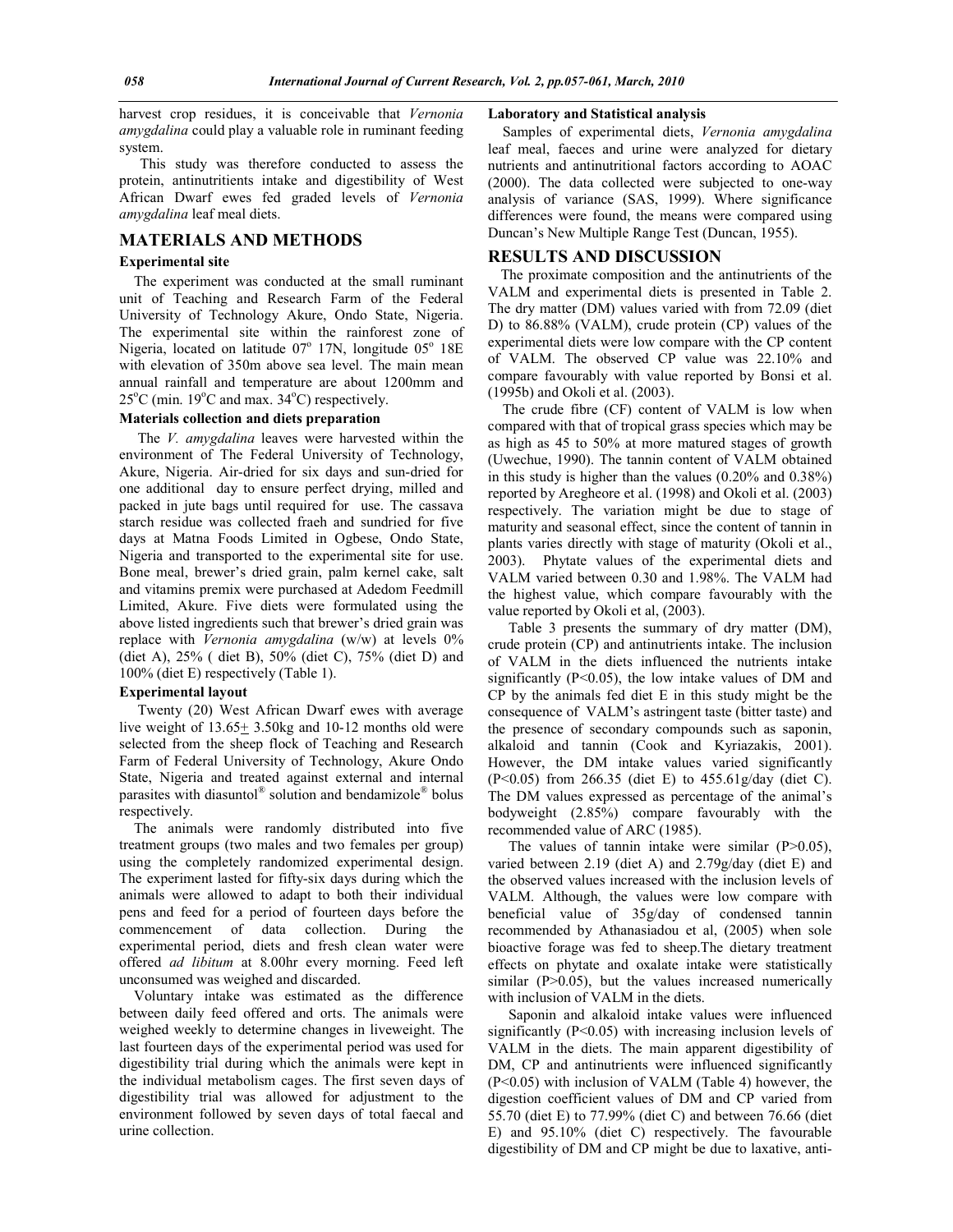helmithic potentials (John 1994), beneficial effect of tannin (Athanasiadou *et al.,* 2005) and protein quality of VALM supplementation in the diets.

 However, the digestion value of CP recorded for animals fed diet E is low compare with the values of other diets. This observed value might be the effect of increased faecal nitrogen output as observed by Komolong et al, (1999) when weaner sheep were fed basal diet of lucerne hay and dosed with quebracho tannin.

tannin and alkaloid except phytate and oxalate increased from diet A to diet E with inclusion levels of VALM in the diets. While digestibility values reported in this study for phytate and oxalate decreased with the inclusion of VALM in the diets. The observation in this study might be associated with effective metabolism of these secondary compounds by the ruminal microorganisms as claimed by Norton (1994a). The treatment effect on average nitrogen retention,weight gain and feed/gain ratio values were significant (P<0.05).

| Ingredients                                    | Diets $(\% )$  |                |                |                |               |  |  |
|------------------------------------------------|----------------|----------------|----------------|----------------|---------------|--|--|
|                                                | A              | B              | C              | D              | E             |  |  |
| Cassava Starch residue<br>Brewers dried grains | 34.00<br>40.00 | 34.00<br>30.00 | 34.00<br>20.00 | 34.00<br>10.00 | 34.00<br>0.00 |  |  |
| VALM                                           | 0.00           | 10.00          | 20.00          | 30.00          | 40.00         |  |  |
| Palm Kernel cake                               | 25.00          | 25.00          | 25.00          | 25.00          | 25.00         |  |  |
| Bone meal                                      | 0.52           | 0.52           | 0.52           | 0.52           | 0.52          |  |  |
| Salt                                           | 0.24           | 0.24           | 0.24           | 0.24           | 0.24          |  |  |
| Premix                                         | 0.24           | 0.24           | 0.24           | 0.24           | 0.24          |  |  |
| Total                                          | 100.00         | 100.00         | 100.00         | 100.00         | 100.00        |  |  |

**Table 1. Percentage composition of diets fed to WAD Ewes**

*\*VALM = Vernonia amygdalina leaf meal*

| <b>Ingredients</b>    |       | Diets $(\% )$ |       |       |       |       |  |
|-----------------------|-------|---------------|-------|-------|-------|-------|--|
|                       | A     | B             | C     | D     | E     |       |  |
| Dry Matter            | 73.64 | 75.39         | 72.33 | 72.09 | 73.40 | 86.88 |  |
| Crude Protein         | 14.00 | 15.00         | 14.90 | 16.30 | 15.50 | 22.10 |  |
| Crude Fibre           | 18.67 | 16.76         | 15.56 | 17.18 | 17.02 | 14.65 |  |
| <b>Ether Extract</b>  | 7.63  | 13.60         | 6.11  | 10.30 | 11.75 | 4.50  |  |
| Ash                   | 6.11  | 7.50          | 8.50  | 5.95  | 7.19  | 7.56  |  |
| Nitrogen Free Extract | 53.59 | 47.14         | 54.93 | 49.84 | 48.54 | 51.19 |  |
| Phytase               | 0.30  | 0.36          | 0.37  | 0.38  | 0.48  | 1.98  |  |
| Oxalate               | 0.07  | 0.08          | 0.09  | 0.11  | 0.15  | 1.25  |  |
| Saponin               | 0.02  | 0.05          | 0.06  | 0.07  | 0.26  | 4.60  |  |
| Tannin                | 0.51  | 0.56          | 0.63  | 0.69  | 1.05  | 2.59  |  |
| Alkaloid              | 0.11  | 0.16          | 0.19  | 0.25  | 0.27  | 0.91  |  |

| Table 3. Dry matter, protein and antinutrients intake (g/day) of |  |
|------------------------------------------------------------------|--|
| WAD owns fool VAI M dint                                         |  |

| о древне станически |                     |                     |                     |                    |                |            |  |  |
|---------------------|---------------------|---------------------|---------------------|--------------------|----------------|------------|--|--|
| <b>Nutrients</b>    | Diets $(\% )$       |                     |                     |                    |                |            |  |  |
|                     | A                   | B                   | C                   | D                  | E              | <b>SEM</b> |  |  |
| Dry Matter          | 421.59 <sup>a</sup> | 421.01 <sup>a</sup> | 455.61 <sup>a</sup> | $372.70^a$         | $266.35^{b}$   | 21.02      |  |  |
| Crude               | $59.02^{\rm a}$     | $63.15^{\rm a}$     | $67.89^{a}$         | $60.75^{\text{a}}$ | $41.28^{b}$    | 2.98       |  |  |
| Protein             |                     |                     |                     |                    |                |            |  |  |
| Phytase             | 1.29                | 1.51                | 1.70                | 1.41               | 1.28           | 0.66       |  |  |
| Oxalate             | 0.30                | 0.35                | 0.40                | 0.41               | 0.40           | 0.02       |  |  |
| Saponin             | 0.09 <sup>d</sup>   | $0.22^{\circ}$      | $0.29^b$            | $0.25b^c$          | $0.69^{\rm a}$ | 0.05       |  |  |
| Tannin              | 2.19                | 2.56                | 2.86                | 2.58               | 2.79           | 0.11       |  |  |
| Alkaloid            | $0.47^{\rm b}$      | $0.65^{ab}$         | $0.85^{\rm a}$      | $0.88^{a}$         | $0.73^{\rm a}$ | 0.05       |  |  |

 *abcd = Means within the same row within different superscripts are significantly (P<0.05) different.*

The apparent digestibility of antinutriets was influenced significantly (P<0.05), the values recorded for saponin,

The feed/gain ration values compared favourably with the values reported by Budima and Djamal (1994) when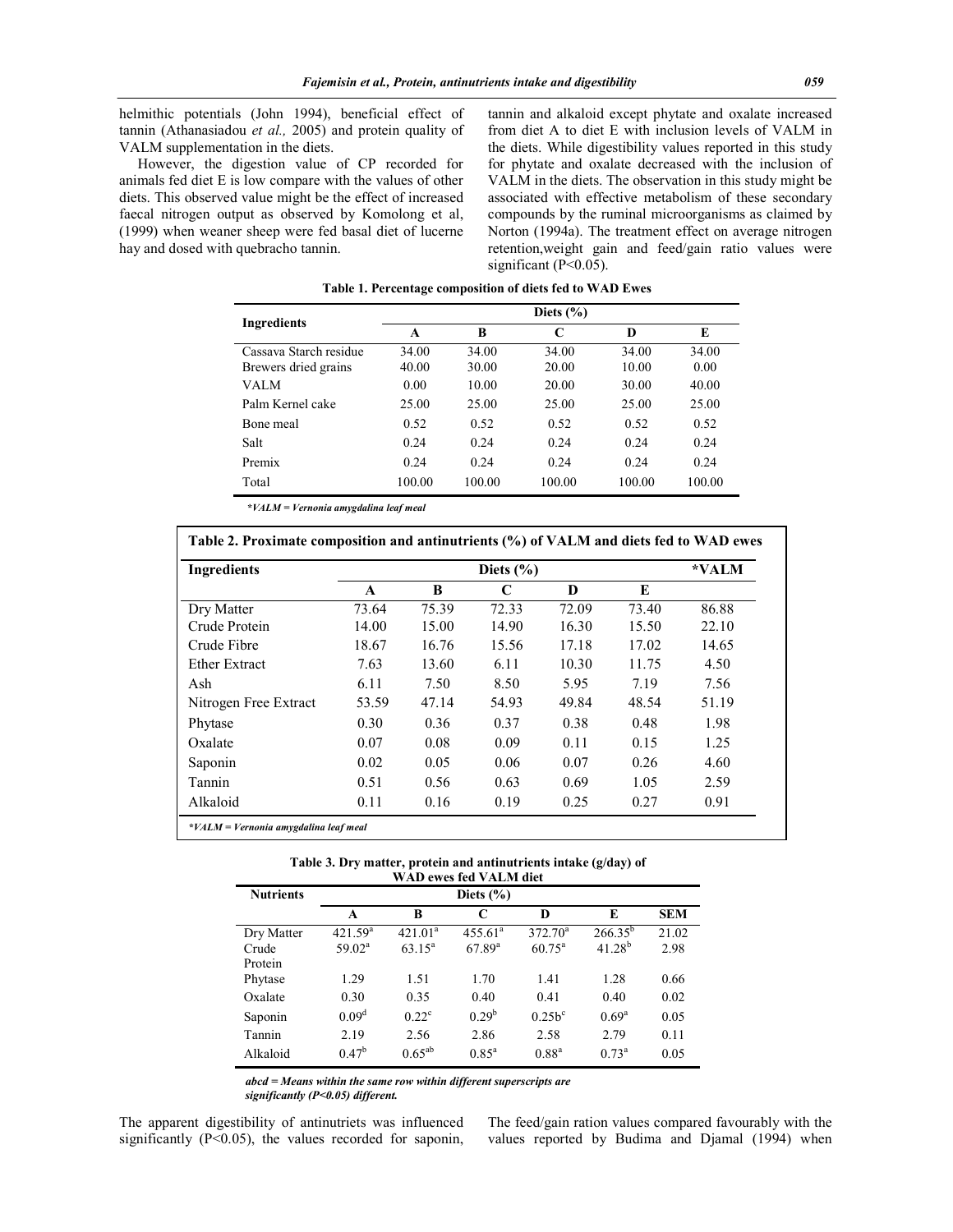elephant grass was supplemented with glricidia and leucaena in separate diets fed to sheep and goats. However, the poor response of animals fed diet E might

rumen characteristics of Ethiopian Menz sheep fed teff straw supplemented with cotton seed cake, sesbania,

**Table 4: Summary of digestibility coefficient (%) and nitrogen utilization (g/day) of WAD ewes fed VALM diets**

| <b>Nutrients</b>            | Diets $(\% )$      |                    |                    |                   |                    |            |  |
|-----------------------------|--------------------|--------------------|--------------------|-------------------|--------------------|------------|--|
|                             | A                  | B                  | C                  | D                 | E                  | <b>SEM</b> |  |
| Digestibility coefficient   |                    |                    |                    |                   |                    |            |  |
| Dry Matter                  | $63.00^{\circ}$    | 73.83 <sup>b</sup> | 77.99 <sup>a</sup> | $66.67^{\circ}$   | 55.76 $^{d}$       | 2.12       |  |
| Crude Protein               | $88.86^{b}$        | 94.92 <sup>a</sup> | $95.10^a$          | $84.52^{\circ}$   | $76.66^{\rm d}$    | 1.86       |  |
| Phytase                     | 90.98 <sup>c</sup> | $92.15^{b}$        | 94.12 <sup>a</sup> | $91.28^{b}$       | $89.30^{\circ}$    | 0.47       |  |
| Oxalate                     | $64.26^{b}$        | $80.54^a$          | 78.28 <sup>a</sup> | $75.05^{\rm a}$   | $70.87^{ab}$       | 1.96       |  |
| Saponin                     | 27.20 <sup>d</sup> | $53.09^{\circ}$    | $70.17^b$          | $69.43^{b}$       | 85.57 <sup>a</sup> | 5.51       |  |
| Tannin                      | $44.50^{\circ}$    | $63.36^{b}$        | $69.53^{ab}$       | $70.36^{ab}$      | $80.30^{a}$        | 3.45       |  |
| Alkaloid                    | $71.08^{b}$        | $81.63^a$          | 86.17 <sup>a</sup> | $84.45^{\circ}$   | $86.69^{a}$        | 1.72       |  |
| <b>Nitrogen Utilization</b> |                    |                    |                    |                   |                    |            |  |
| Nitrogen retention          | 7.88 <sup>ab</sup> | $9.04^{ab}$        | $9.70^a$           | 7.37 <sup>b</sup> | 4.07 <sup>c</sup>  | 0.57       |  |
| Weight gain $(g/day)$       | 66.07 <sup>a</sup> | 77.02 <sup>a</sup> | $69.41^a$          | $41.31^{b}$       | $28.16^{b}$        | 5.68       |  |
| Feed/gain ratio             | 6.79 <sup>b</sup>  | $5.38^{b}$         | $6.65^{b}$         | 9.89 <sup>a</sup> | 10.98 <sup>a</sup> |            |  |

*abcd = Means within the same row within different superscripts are* 

be the consequence of astringency, inhibiting and interactive effect between protein and secondary metabolites of VALM (Aganga and Tshwenyane, 2003 and Silanikove et al., 1999) which resulted into depressed appetite, digestion, poor nitrogen utilization and weight gain.

## **CONCLUSION**

 Results of this study indicate that *Vernonia amygdalina* leaf meal (VALM) has good nutrient profile to serve as source of protein for growing ewes. Substituting VALM for brewers' dried grains at 25% and 50% (w/w) could support growth performance but sole *Vernonia amygdalina* leaves feeding to small ruminants needs further investigation.

## **REFERENCES**

- Aganga, A.A and Tshwenyane, S.O. 2003. Feeding values and anti-nutritive factors of forage tree legumes. Pakistan Journal of Nutrition 2 (3) 170-177
- AOAC. 1995. Association of Official Analytical Chemist, Official Method of Analysis, Washington D.C.
- ARC 1985. The nutrient requirement of farm animals (Ruminant) No 2: Commonwealth Agricultural Bureaux, Farnhan Royal Slough England.
- Aregheore, E.M, Makkar, H.P.S and Becker, K. 1998. Feed value of some browse plants from the Central Zone of the Delta State, Nigeria. Tropical Science 38(2) pp 97-104
- Athanasiadou, S, Tzamaloukas, O, Kyriazakis, I, Jackson, F and Coop, R.L (2005) Testing for direct anthelminthic effects of bioactive forages against Trichostrongylus colubriformis in grazing sheep. Veterinary parasitology 127: 233-243.
- Bonsi, M.L.K, Osuji, P.O, Tauh, A.K, and Umunna, N.N (1995a). Vernonia amygdalina as a supplement to teff straw (Eragrostis tef ) fed to Ethiopian Menz sheep. Agroforestry System 31 (3) 229-241.
- Bonsi, M.L.K, Osuji, P.O, Tuah, A.K and Umunna, N.N. 1995. Intake, digestibility, nitrogen balance and certain
- dry Lucerne or fresh leucaena. Agroforestry Systems. 31: 243-256.
- Bonsi,. M.L.K, Osuji. P.O and Tuah. A.K. 1995b. Effect of supplementing teff straw with different of leucaena or sesbania leases on the degradabilities of teff straw, sesbania, leucaena, tagassta and vernonia and on certain rumen and blood metabolites in Ethopia Menz sheep. Animal Feed Science and Technology 52 pp.101 -129.
- Budiman, H and Djamal, L, 1994. Hijavan Pakan Ternak (Forage crops) Pusat Perpusstainkaan dan Komunikasi Penelitian, Borgor, Indonesia 31p.
- Cook, R.L and Kyriazakis, I. 2001. Influence of host nutrition on the development and consequence of nematode parasitism in ruminants. Trends in Parasitology. 17: 325-330
- D'Mello, J.P.F. 1992. Nutritional potentialities of fodder trees and shrubs as protein sources in monogastric nutrition . In Speedy A and Pugliese P.L (eds), Legume trees and other fodder, Food and Agricultural Organization. Rome. Pages: 115-127.
- Duncan. D.B. 1955. New multiple Range Test. Biometrics. 11: 1-42
- Fajemisin, A.N, Alokan, J.A, Onibi, G.E, Aro,S.O and Fadiyimu, A.A. 2009. Response of West African Dwarf ewes fed Verninia amygdalina leaf meal in cassava starch residue-based diets. Proceedings of 34<sup>th</sup> Conference of Nigerian Society of Animal Production. University of Uyo, Akwa-Ibom State Nigeria.  $15<sup>th</sup> - 18<sup>th</sup>$ March 2009.
- Huffman, M.A, Koshimizu, K and Ohigashi, H. 1996a. Ethnobotany and Zoopharmacognosy of Vernonia amygdalina, a medicinal plant used by human and Chimpanzees.pp351-360: In Caligari P.D.S, Hind D.J.N (eds) Compositae Biology and Utilization. Vol 2 Kew (UK) Royal Botanical Gardens.
- Huffman, M.A. 2001. Self-medicative behaviour in the African Grate Apes: An evolutionary perspective into